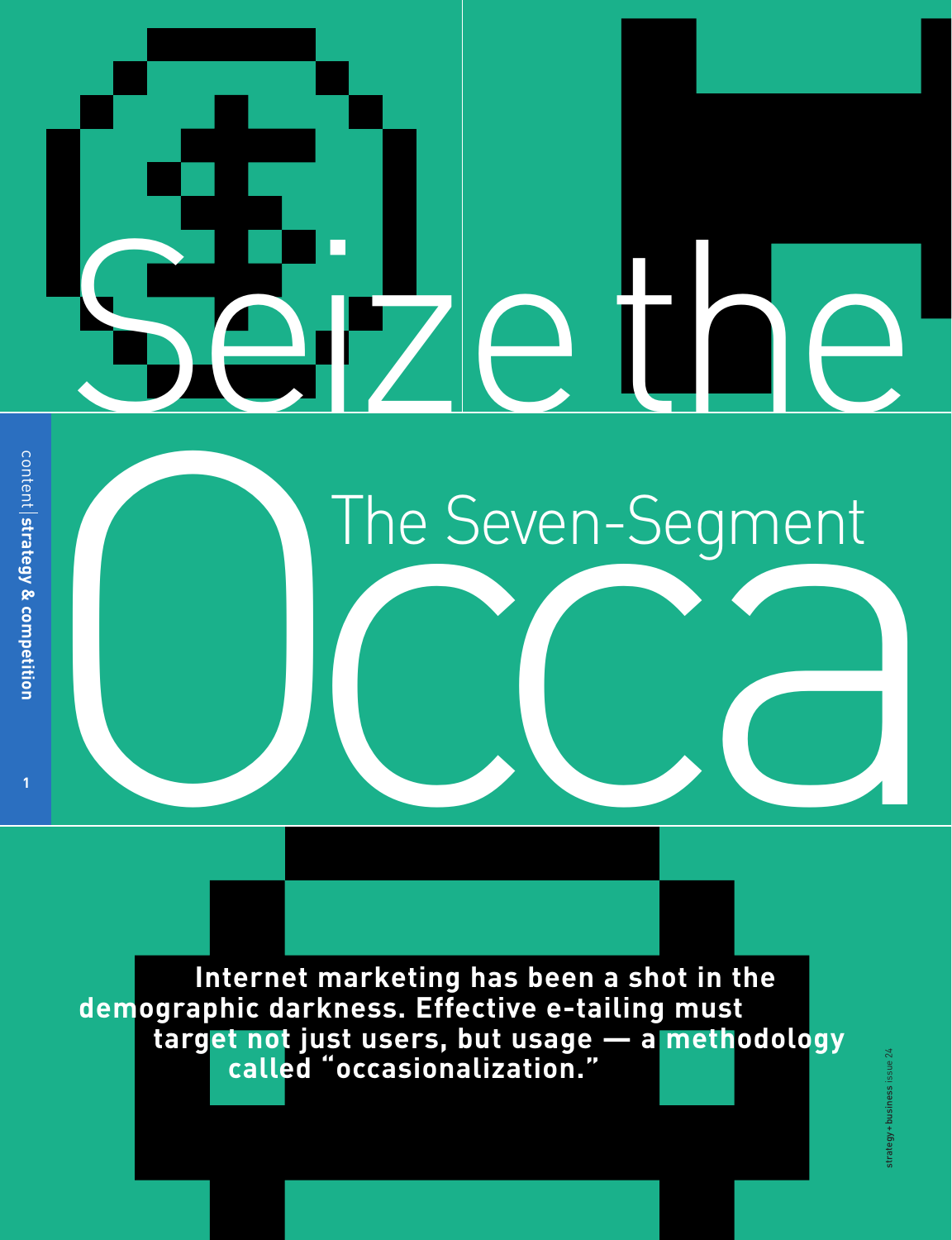

# System for Online Marketing System for Online Marketing



by Horacio D. Rozanski, Gerry Bollman, and Martin Lipman

**2**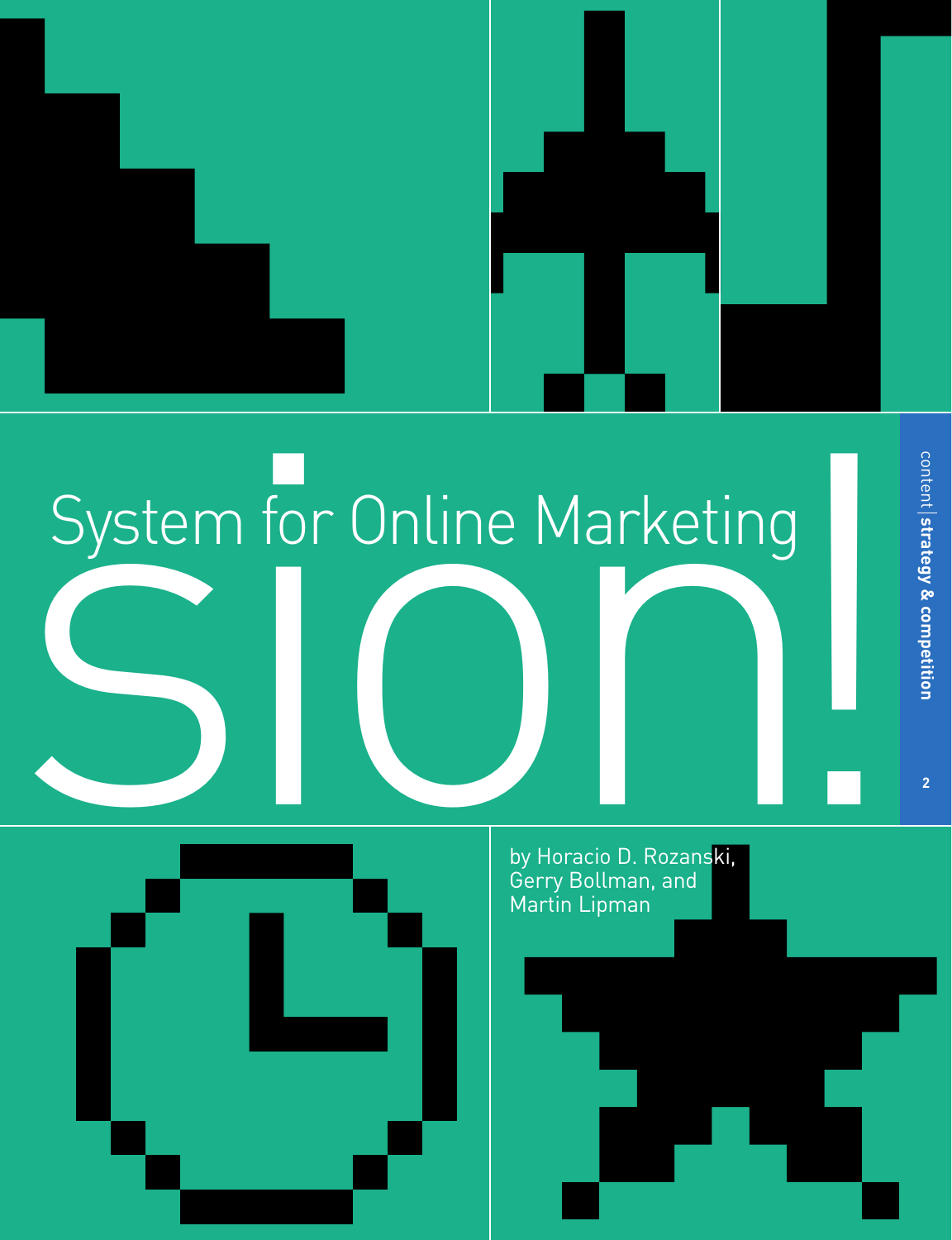### **Horacio D. Rozanski**

(rozanski\_horacio@bah.com) is a vice president with Booz-Allen & Hamilton based in New York. He specializes in developing marketing strategies and customer understandings across a range of industries, and leads the Digital Customer Project, the firm's research venture on online marketing.

### **Gerry Bollman**

(bollman\_gerry@bah.com) is a senior associate with Booz-Allen & Hamilton based in Cleveland. His client work focuses on developing business and marketing strategies for the consumer products and biotechnology industries.

### **Martin Lipman**

(lipman\_martin@bah.com) is a senior associate and statistician with Booz-Allen & Hamilton based in Cleveland. He specializes in the application of statistical methods to issues of pricing, trade promotion, market and customer segmentation, and product line management.

This research was conducted in collaboration with Nielsen//NetRatings Inc. (www.netratings.com), the leading provider of information and analysis about Internet audiences.

### It's a cardinal rule of consumer marketing, learned

in the first year of business school: You must segment your market. The principle has prompted an endless quest by marketers and their ad agencies, retailers, and research firms for new segmentation schemes that promise accurate — and actionable — insights into consumer behavior. Over the years, demographics (age, education, income) have given way to psychographics (attitudes), and even to geopsychodemographics (age, education, income, attitudes, and location) as a segmentation framework. Whatever the approach — the motivational research popular in the 1950s, the VALS system of the 1970s, or the PRIZM methodology that was the rage in the 1980s — segmentation has always been predicated on a simple equation: Who consumers are indicates how to market what they'll buy.

The focus on demographics — the outward and visible signs of inward attitudes — grew more out of marketers' need for analytical criteria than out of any inherent link between a person's demographics and shopping behaviors. Age, gender, and wealth correlate well — *on average, over time* — with underlying attitudes; historical shopping behaviors, such as credit-card usage, are the best indicators of *typical* future behaviors.

Do those predictors hold true for Internet marketing? Since the early days of the Internet, online marketers and retailers have relied on those accepted formulas. They believe that a combination of demographic and attitudinal data, derived from knowledge of the sites users commonly visit, provides all the relevant information needed to create effective messages and aim them at target consumers. But this approach simply applies traditional marketing methods to the e-world, without exploiting the Web's unique strengths. The abysmal performance of targeted banner advertising on Internet portal sites, where click-through rates today average 0.1 to 0.2 percent, underscores the failure of this conventional wisdom.

Wherein lies the flaw? An exclusive study by the Digital Customer Project, an alliance between Booz-Allen & Hamilton and Nielsen//NetRatings Inc., shows that the most effective segmentation scheme for online consumers first groups them by their individual behavior at a point in time, not by demographics or psychographics, or even by aggregate online behavior. We call this form of segmentation "occasionalization," since it is based on what people do on the Internet on different occasions. Unlike traditional online segmentation systems, which rigidly define consumers (e.g., as Web surfers, e-mailers, etc.), occasionalization recognizes that effective targeting does not depend only on who the user is. Rather, it analyzes users' moods and how they are using the Web at particular moments.

Our detailed study of several thousand Internet users uncovered seven discreet usage-based segments — or occasions — each defined by a widely shared, yet distinct, behavioral pattern that revealed how users "consumed" the Internet on these occasions. The study indicates that users' activities and behaviors during different Internet sessions, regardless of the users' demographic and attitudinal characteristics, show propensities specific enough to be predictive, within the context of a well-developed online marketing plan.

Occasion-based segmentation has long been applied in offline marketing, but we believe it should be a primary tool in online marketing — hence the need to give it a name associated with its application. Indeed, how occasion-based segmentation in the offline world works is the reverse of how occasionalization does. Offline, marketers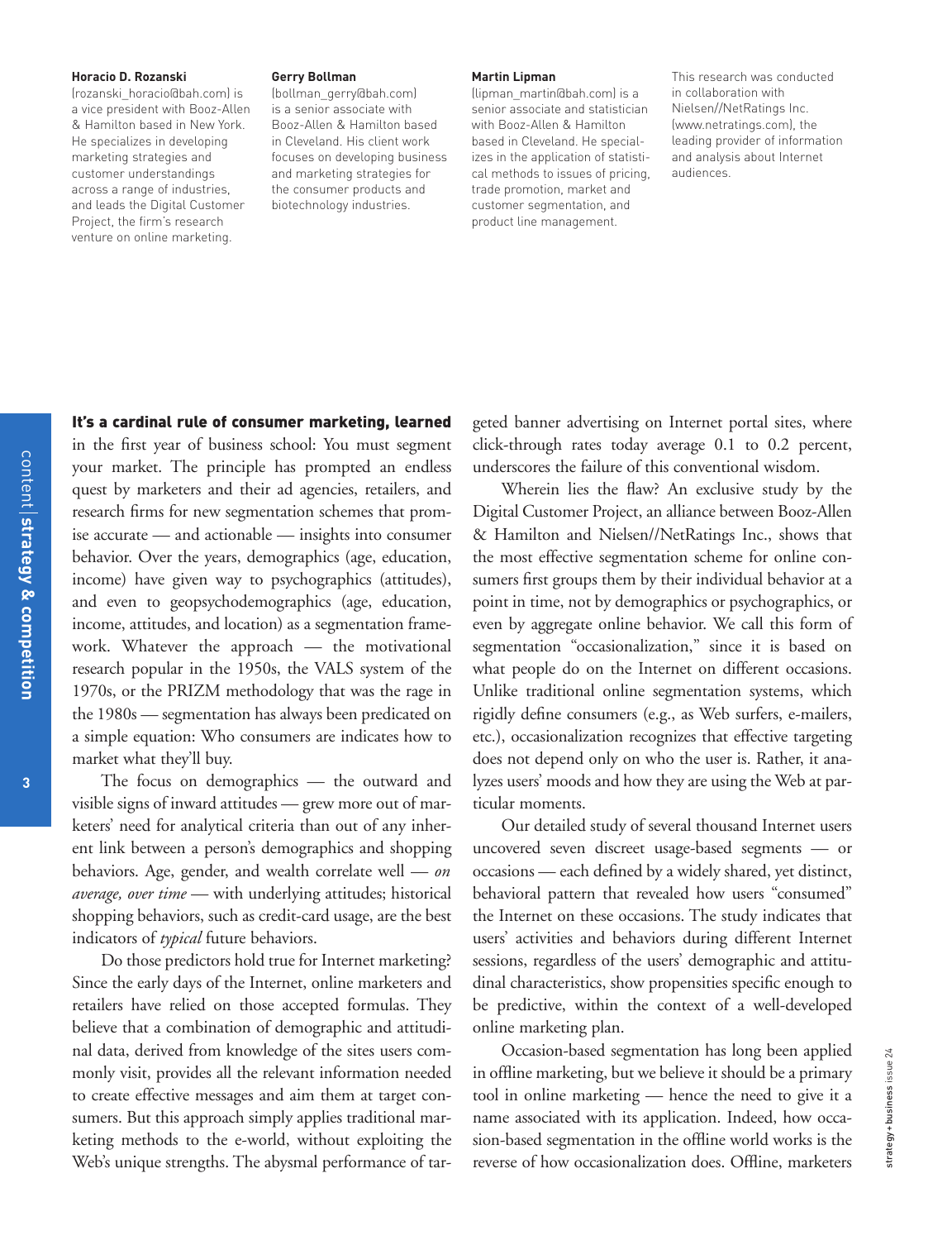**4**

|                           | <b>Defining Characteristics</b> |                         |                                         |                    | <b>Additional Characteristics</b> |                                 |                         |
|---------------------------|---------------------------------|-------------------------|-----------------------------------------|--------------------|-----------------------------------|---------------------------------|-------------------------|
| Segment                   | <b>Session</b><br>Length        | <b>Time</b><br>Per Page | <b>Category</b><br><b>Concentration</b> | <b>Familiarity</b> | <b>Number</b><br>of Sites         | <b>Pages</b><br><b>Per Site</b> | <b>Time</b><br>Per Site |
| Quickies                  | 1 min.                          | 15 sec.                 | 90%                                     | 90%                | 1.8                               | 2.2                             | $0.6$ min.              |
| <b>Just the Facts</b>     | 9 min.                          | 30 sec.                 | 47%                                     | 88%                | 10.5                              | 1.7                             | $0.9$ min.              |
| <b>Single Mission</b>     | $10$ min.                       | $1.5$ min.              | 85%                                     | 11%                | 2.0                               | 3.3                             | 4.9 min.                |
| Do It Again               | 14 min.                         | 2 min.                  | 87%                                     | 95%                | 2.1                               | 3.3                             | 6.7 min.                |
| <b>Loitering</b>          | 33 min.                         | $2$ min.                | 66%                                     | 90%                | 8.5                               | 1.9                             | $3.9$ min.              |
| <b>Information Please</b> | 37 min.                         | $1$ min.                | 41%                                     | 14%                | 19.7                              | 1.9                             | $1.9$ min.              |
| <b>Surfing</b>            | 70 min.                         | $1$ min.                | 26%                                     | 85%                | 44.6                              | 1.6                             | 1.6 min.                |

Exhibit 1: **Characteristics of the Seven Usage Occasions** 

must choose a segment and a way to serve it; online, marketers are free to expand their reach to multiple segments, creating distinct offerings as consumers move from occasion to occasion. The same consumer could get a different offer — or no offer — depending on his or her online activity during a specific occasion.

Thus, effective online marketing planning must reflect how the consumer is using the Internet in a given session. Only then do more traditional factors for targeting consumers come into play. By decoding the type of session in which consumers are engaged — for example, one focused on gathering product information — marketers can fully harness the Web's interactive powers. They will be better able to create messages and offers that will appeal to target consumers when they are most open to responding to those specific messages and offers.

### **Defining Segmentation for the Web**

To develop a consumer segmentation system, we analyzed Nielsen//NetRatings' click-stream data collected between July and December 2000 from 2,466 users. We quickly saw the need to go beyond conventional methods of segmenting audiences. Many types of people use the Internet, but we could not find a predictive demographic typology. Neither could we find actionable predictive patterns when we analyzed individual user data to find groups of people who routinely engaged in one sort of activity over others. In fact, an early attempt to segment groups based on behavior found that almost 60 percent of online users exhibited a similar "average" behavior, meaning they fell into the same broad segment, which we dubbed "Pat Q. Public." However, the large Pat Q. Public category actually masked a set of distinctive behaviors: As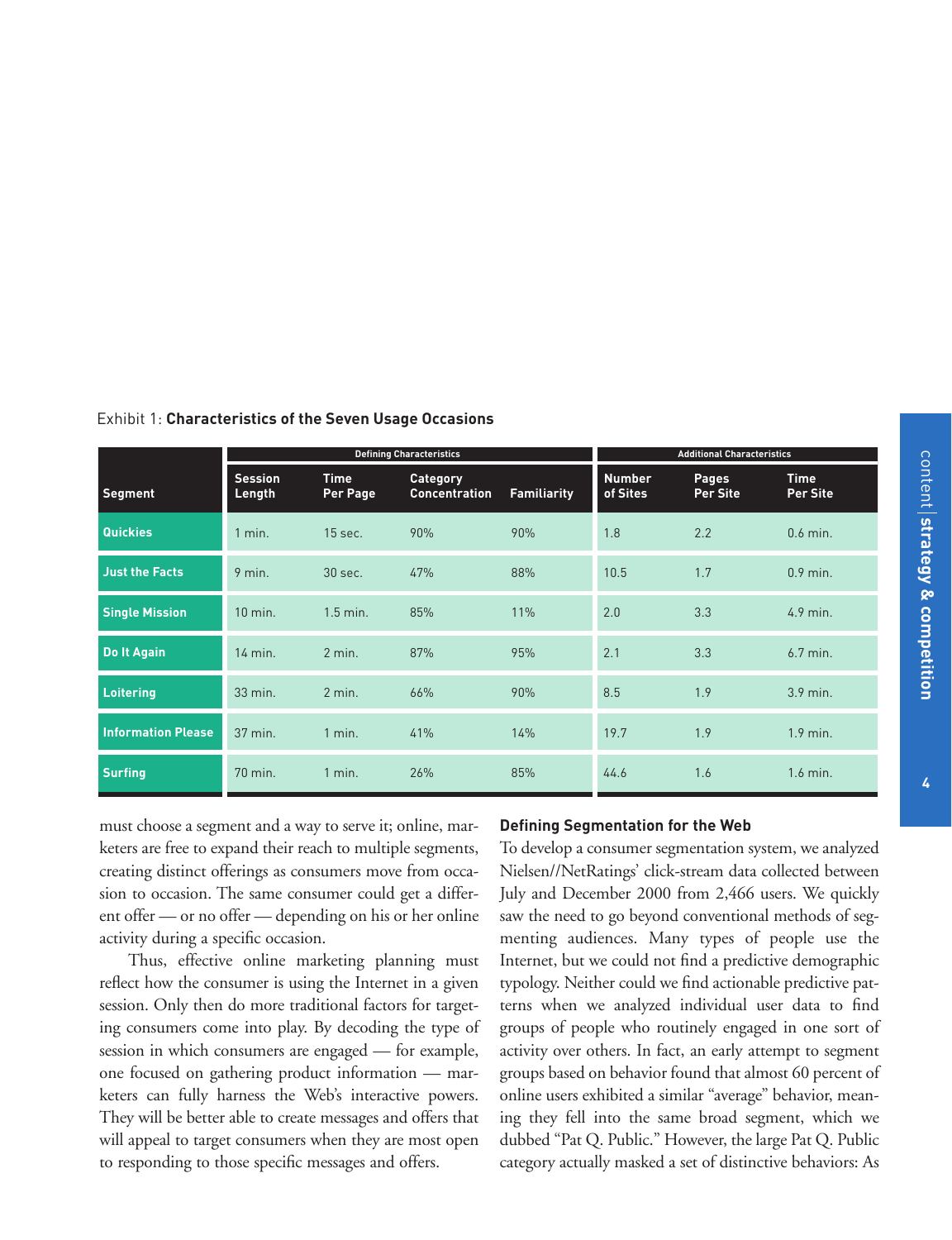## **The great opportunity in online marketing is to use occasionalization to identify when people are most open to your marketing goals.**

in offline life, any one person would engage in different activities online at different times.

We then analyzed the click-stream data by exploring session characteristics. A session begins when a user logs on to the Internet, and ends when he or she logs off; it includes the entire click-stream generated during that time. A total of 186,797 individual user sessions were included in the data. After examining numerous aspects of online conduct, we found that four variables proved most significant in defining discrete clusters of behavior:

• Session Length. The time a user stays online.

• Time per Page. The average time a user spends on each page during a session.

• Category Concentration. The percentage of time a user spends at sites belonging to the most frequented category. For example, if in a 10-minute session, five minutes were spent at sports sites, three minutes at news sites, and two minutes at entertainment sites, the category concentration would be 50 percent (the category being sports sites).

• Site Familiarity. The percentage of total session time a user spends at familiar sites, defined as those previously visited four or more times.

In turn, these four session variables combine to define the seven usage occasions. (See Exhibit 1.) The following list arranges them by session length, the best overall marker of what's happening in a session.

1. Quickies occasions are typically short (one minute) and concentrate on visits to two or fewer familiar sites. Users spend about 15 seconds per page extracting specific bits of information (sports scores, stock quotes) or sending e-mail. Sites requiring a longer time commitment — entertainment, shopping, and communities — are not on the itinerary for this type of session.

2. Just the Facts occasions involve users looking for specific information from known sites. At nine minutes, these occasions are longer than Quickies, but similar in that both involve rapid page views (30 seconds each). In Just the Facts sessions, users find and evaluate bits of information from related sites. For example, a woman seeking a certain type of shoe would move quickly from Web site to Web site, checking for the right style, size, and price, until she found just the right pair. These sessions typically include visits to transaction-oriented or timeconsuming sites, such as shopping, travel, and sports sites. Just the Facts occasions are less likely to involve sites best enjoyed at leisure, such as entertainment.

3. Single Mission occasions involve users who want to complete a certain task or gather specific information, then leave the Internet. At 10 minutes, the average session is about the same length as that of Just the Facts, but the 1.5-minute page views indicate the occasion involves more reading than in Quickies and Just the Facts sessions. When on Single Missions, users venture to unfamiliar sites and concentrate on sites within one category (e.g., sports, portals/search engines, entertainment, real estate). E-mail services are rarely visited. In a sample occasion, a woman seeking information about her high-school reunion would start at a search engine to find her school, click around to find the reunions page, learn about the logistics and registration for the gathering, and log off.

4. Do It Again occasions are 14 minutes long and notable for the lingering two-minute page views. The name reflects the strong focus in these sessions on familiar places — users spend 95 percent of the session at sites they've previously visited four or more times. These users repeatedly go to favorite sites for auctions, games, and investments. Typical activities include completing bank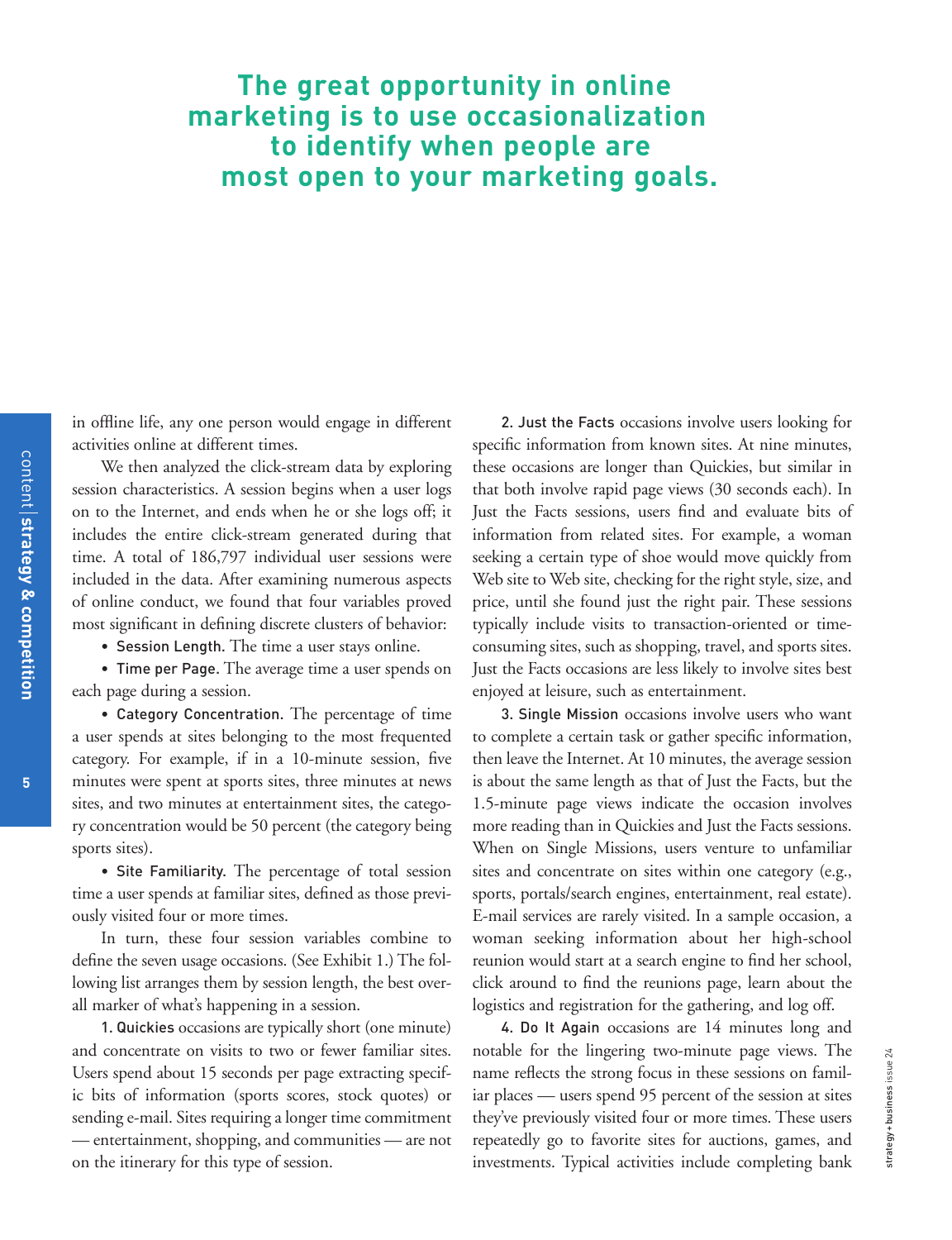### Exhibit 2: **Segment Breakdown of All User Sessions**



transactions, downloading MP3 files, and participating in chat sessions. These occasions rarely involve searches, since users know exactly where they want to go.

5. Loitering occasions are leisurely visits to familiar "sticky" sites, such as news, gaming, telecommunications/ISP, and entertainment sites. They average 33 minutes in duration with two-minute page views. A typical visit might involve reading about favorite TV shows and celebrities on a TV network site. In this type of session, there are few visits to sites that offer quick, practical bits of information, such as weather and shopping sites.

6. Information Please occasions average 37 minutes and are used to build in-depth knowledge of a topic. For instance, a user might research all aspects of buying a car — finding the most appealing model, computing tradein value, finding a dealer, arranging a loan. Unlike Single Mission users, Information Please users are gathering broad information from a range of sites. Information Please sessions tend not to concentrate on a single type of site, or on familiar sites; users are going far afield from their usual destinations. These occasions are heavy on travel and automotive Web sites, but light on telecom and portals/search engine sites. Users tend to jump among linked sites without resorting to a search engine.

7. Surfing occasions are by far the longest, averaging 70 minutes, with few stops at familiar sites, as users hit nearly 45 sites in a typical session. Time per page is a minute or more, suggesting wide, but not deep, exploration. Users gravitate to sites that grab their attention immediately — shopping, online communities, and news — and spend little time at portals/search engines and education sites. Since these sessions are not concentrated

in any one category, they appear to be random. One user in our sample, for example, checked e-mail, then read soap opera updates, and then checked prices on amusement parks.

None of the seven usage occasion types was dominant in our study. (See Exhibit 2.) Marketers and retailers are likely to encounter users engaged in all types of sessions, so they should consider how to reach people in all segments.

### **Why Usage-Based Segmentation?**

To visualize the difference between usage-based segmentation and user-based segmentation, consider your own activity on a typical day. You work. You dine. You relax with friends and family. You read. You watch TV. It gets more intricate: Sometimes when you watch TV, you switch from channel to channel, whereas at other times, you are engaged intently with one show, for an hour or more. So, too, when you shop: Sometimes, you browse aimlessly; sometimes, you have a specific goal. These different behavior patterns are what we call usage occasions.

This is not a startling insight; as noted, offline marketers apply the concept of usage occasions all the time. Think about how food-service companies respond to your eating habits. Even though your demographic and psychographic characteristics don't change, your mood does, so over the course of a week, one night you grab a burger at a diner, the next you have an expensive dinner with a client, and on the weekend you pick up some hotand-sour soup for a stay-at-home meal. You choose a destination — fast-food restaurant, three-star boîte, or local takeout place — that fits your current mood and needs. The challenge for food-industry executives is to decide which occasions they want to serve. They must create for-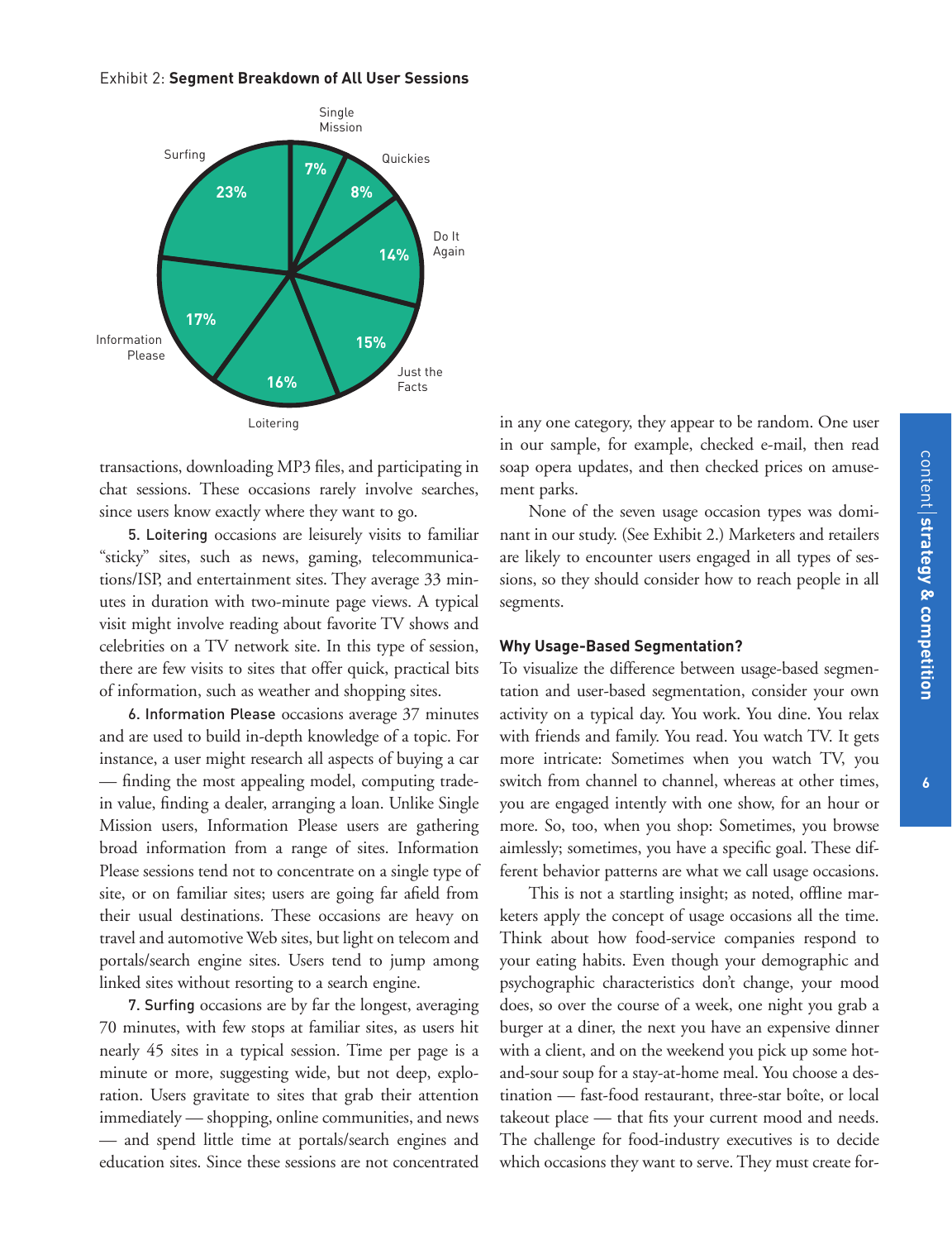### Exhibit 3:

### **Percentage of Users Who Engage in One or More Session Types**



mats and brands that accommodate the widest coherent range of eating occasions. At the extreme you can see how occasions don't mix — a convenience store with a fancy dining room in the back simply isn't practical.

The same fluid behavior patterns appear online. In applying our usage-based segmentation model to the Web, we stripped away the demographic, attitudinal, and behavioral faces of the user, and looked strictly at occasions and the behavior therein. This approach yielded the seven sharply drawn session types. People engaged in these usage occasions promiscuously; indeed, 44 percent of our sample exhibited, at one time or another, all seven patterns, and fully two-thirds showed up in five or more session types. By contrast, only 12 percent engaged in one session type at all times. (See Exhibit 3.)

At first glance, separating the user from the usage occasion appears merely to underscore the frequency of common forms of behavior. None of the session types is dominated by a single demographic group. Girls ages 12 to 17 are just as likely to engage in a Loitering session as are professional men ages 30 to 50. Of course, there are still important differences in what various groups of consumers do in similarly constituted sessions. Whereas Loitering girls may be interested in looking up entertainment sites with the latest gossip on the teen idol Ricky Martin or the Backstreet Boys, the middle-aged male Loiterer may be more inclined to linger at his favorite investment site, tallying the week's impact on his technology stocks.

Yet these common behavior patterns have important implications for marketers, and tactical insights abound when we look closely at the dynamics of the seven usage occasions. By examining how the four session variables (session length, time per page, category concentration, and

Number of Unique Session Types

site familiarity) define the different segments, a marketer can identify behavioral patterns that can help in the creation and placement of communications. Loitering and Surfing sessions, for example, both involve visits to sites with which users are already very familiar. But the occasions' category concentrations — 66 percent for Loitering and 26 percent for Surfing — show people in Loitering sessions are far more highly focused on a discrete set of categories, whereas people in Surfing sessions engage more in seemingly pointless meandering, skimming through a number of different topics but not getting deeply involved in any one subject. Based on these differences in the pace and breadth of sessions, it's likely that, depending on the usage occasion in which they are engaged, some people will be open to a range of messages, others will pay attention only to highly targeted messages, and others simply will whiz by anything not directly related to the purpose of their session.

### **Fixing Marketing's Big Flaw**

A basic flaw in Internet marketing is that marketers have failed to consider the significance of these differences in usage occasions. Instead, Internet marketers have bought into a "steady-state" theory of consumer behavior, imagining that each individual engages in a single, dominant type of behavior online, and that this user can be identified, communicated to, and sold to at all times, using solely conventional segmentation methods. "If I know the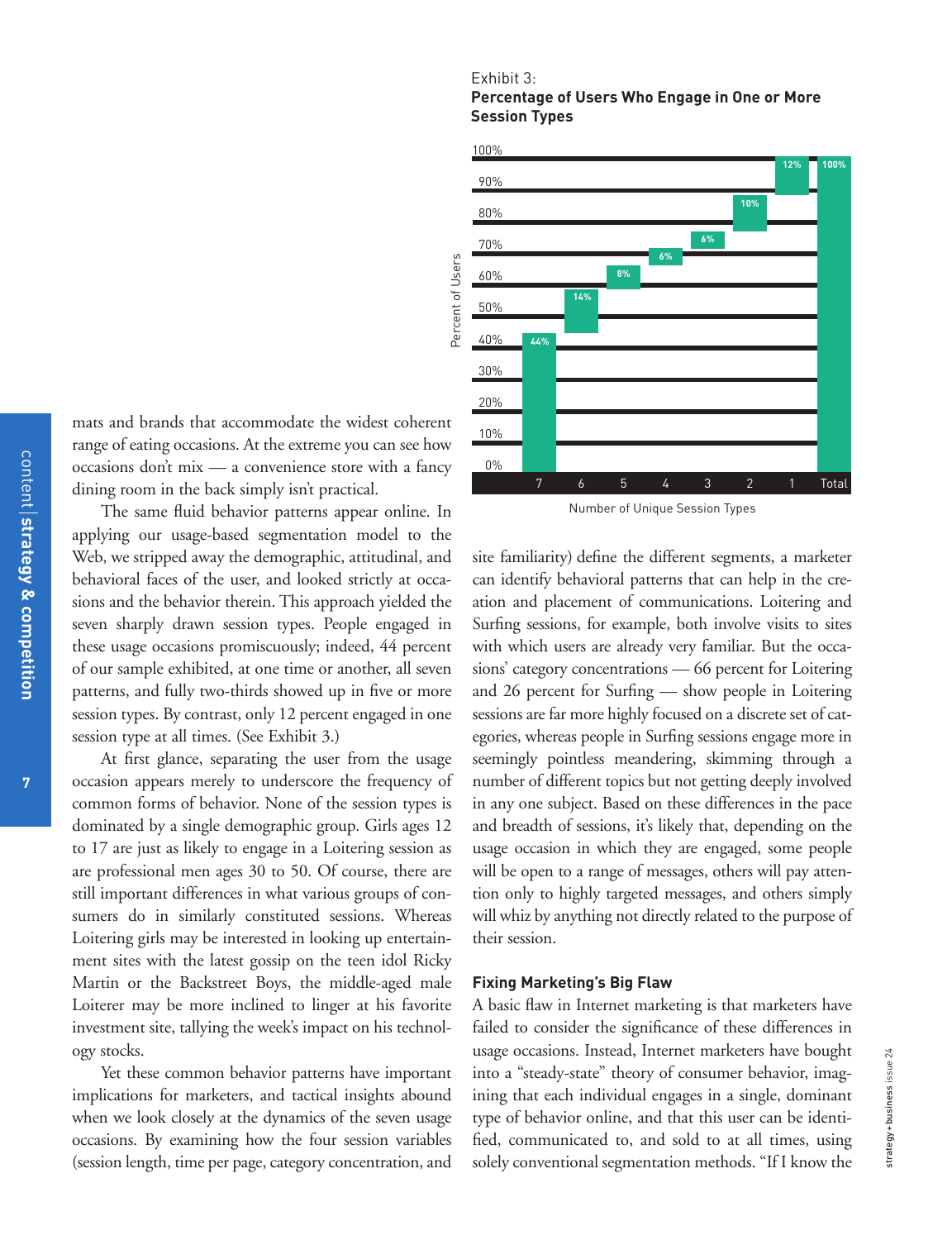consumer," these marketers and their consultants are saying, "I can create the ad. And on the Internet, I can use that ad any time I run into the consumer." The fallacy should be obvious; it's roughly equivalent to creating an ad appropriate to a given demographic group and then assuming you can run the same advertisement on *The Simpsons* and in a church.

Even mass customization, the great hope of Internet marketing, fails when it's predicated on user characteristics (whether gleaned from cookies, site registrations, or other means) without considering usage characteristics equally. True, an advertiser can easily send very different banner ads to a 24-year-old graduate student and a 54 year-old CEO visiting the same business-news site. But if the content and placement of those banners aren't also appropriate to the type of usage session the student or the CEO is in, the ads will fail. To be sure, demographics can still be critical. The student, for example, may prefer country music, and the CEO may like opera. But a grad student in a Quickies session may not be amenable to a sales pitch at all, no matter how good the offer on that hot new release from the Dixie Chicks.

Internet retailers make the same mistake as marketers, assuming they can create inflexible Web environments geared to one type of user — or, like offline food-service companies, geared to one type of usage occasion. This severely limits e-tailers' opportunity to reach deeply into all their potential markets, both to drive sales and to enhance customer loyalty.

The great opportunity in online marketing is to use occasionalization to identify when people are most open to your marketing goals. By applying both usage occasion data and demographics, online marketers will raise the odds of communicating with their target consumers at the time those consumers are most likely to pay attention to and be influenced by the message. Similarly, online retailers can tailor their environments in real time to meet the interests of not only the user, but also the occasion.

### **Use Knowledge, Not Guesses**

As our taxonomy shows, usage-occasion type suggests a great deal about what users are doing at a particular time. Armed with those insights, online marketers and retailers can gear their strategies and tactics to the realities of online behavior — especially the fact that users vary their behavior greatly, and that their interest in hearing from marketers consequently varies from occasion to occasion.

For marketers, this means an opportunity to move beyond "best-guess" message placement, which is based

on television's reach and frequency approach: Knowing the demographics of the audience, marketers place ads on a TV program based on its viewer numbers (reach), and the number of times those people watch it (frequency). This is marketers' best guess on where they can reach their target audience. In Web terms, the reach and frequency method puts ads on sites that attract a certain number of visits from a certain demographic segment. The moods or motivations prompting the visits are not a factor.

Occasionalization on the Net allows marketers to access more users more effectively, by pinpointing when users are most likely to be receptive to the specific message, based both on the relevance of its content and on users' potential to become engaged in that content. Consider this analogy: Just as drivers don't pay attention to billboards when speeding to the emergency room, Web users in a Quickies session find banner ads a nuisance. In those cases, it's best to leave users alone, and apply resources to those occasions when they are likely to be more responsive.

One of our major findings is that three usage occasion types — Loitering, Information Please, and Surfing — are more likely to involve shopping than others. They share an interesting relationship: They are the lengthiest sessions, ranging from 33 to 70 minutes. Page views are one to two minutes; these users are likely to linger on a page, so they can be exposed to different messages. Marketers have their best shot at connecting with Internet users during these sessions. Users are not in a hurry and they usually go to familiar sites, and their interests take them across categories (Information Please and Surfing users spend less than half their time at their main categories).

How can marketers detect these usage occasions? Tracking previous banner-clicks or purchases and the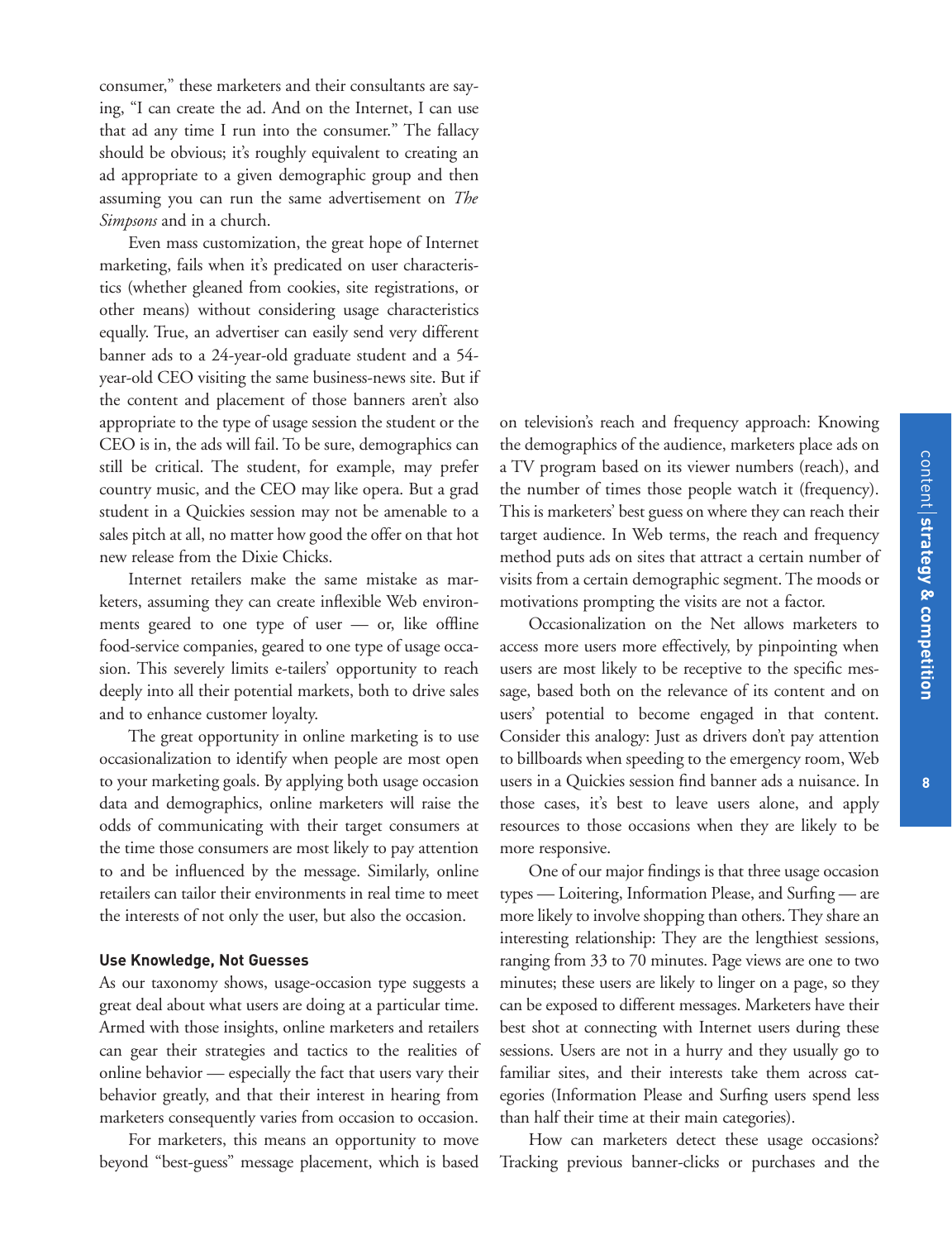**10**

time a user spends on a site and its pages is one way. Noting the type of sites visited is another: People in Loitering, Information Please, and Surfing sessions go where there's lots of content — things to read (as at Salon), games to play (Gamezone), and people to chat with (Parentsoup). Additional site characteristics that indicate users are in these occasions include a large number and size of graphics (during these sessions, users don't mind long download times) and a registration requirement (they're visiting a site they like enough to provide personal data).

To reach users in these session types, marketers could post messages meant to generate click-throughs to their own sites and to build branding awareness, since during these occasions users will be exposed to messages for a relatively long time. Content sponsorship, which associates favorite content with a particular brand name, is another approach. Surfing occasions may seem like a long shot for marketers because users' behavior suggests impatient, impulsive clicking. However, if a site or message grabs their interest, they will likely pursue it. Boldly designed or worded messages, then, could appeal to impulse users attracted to novelty. An offline equivalent might be the magazine and candy racks at supermarket checkout lines.

The other usage occasions — Quickies, Single Mission, Just the Facts, and Do It Again — are a mixed bag for marketers. The sessions are shorter overall (from one to 14 minutes), but the page views can be lengthy, depending on the dynamics of the session (from 15 seconds for Quickies to two minutes for Do It Again). Users in these occasions are less inclined to buy than are those in the three other sessions, so click-throughs should be the goal only in very specific situations.

For example, users in Single Mission sessions are

open only to messages related to the purpose of the session. Despite the awful performance of search-triggered banner ads on portal sites, a Single Mission consumer may be one of the few users who can provide a good return on a banner advertising investment. A woman with a specific task — perhaps shopping for a wedding dress — might notice an ad from a discount bridal shop, or a link to a site that customizes wedding invitations. However, she is probably not going to be distracted by an offer to sign up for an online music club.

### **Developing Online Strategies**

Selecting the appropriate usage occasion is an important step in developing an online marketing plan. Consider a well-known, branded marketer of a new consumer electronics product — one supported by a fair amount of mainstream advertising. The company wants to use the Internet to market its gadget to young buyers, ages 12 to 25. As in the offline world, the marketer can select from a number of campaign goals — from building brand awareness, to creating communities of brand zealots, to interacting directly with the target consumer. In this case, since consumers are already generally aware of the product and the brand, the marketer decides to focus on positioning its brand as hip and cutting edge.

Usage occasions are the critical link in designing an effective online campaign, because not all session types are conducive to brand positioning. That goal requires an occasion like Loitering, in which the target consumer will probably spend a relatively long time on each page, and therefore will be more likely to absorb the message and develop the desired brand associations.

Having decided to target Loitering sessions, the marketer can determine the site categories its demographic target is likely to visit. Youth-oriented entertainment or gaming sites, such as mtv.com and iwon.com, probably will be high on the list. Finally, tactics can be selected that best allow the marketer to establish a clear brand position for its product with its target consumer. In this case, appropriate tools include pop-ups that link to popular cobranded content and contest sponsorships.

For online retailers, the executional challenge, and in fact the opportunity, goes beyond effective targeting to